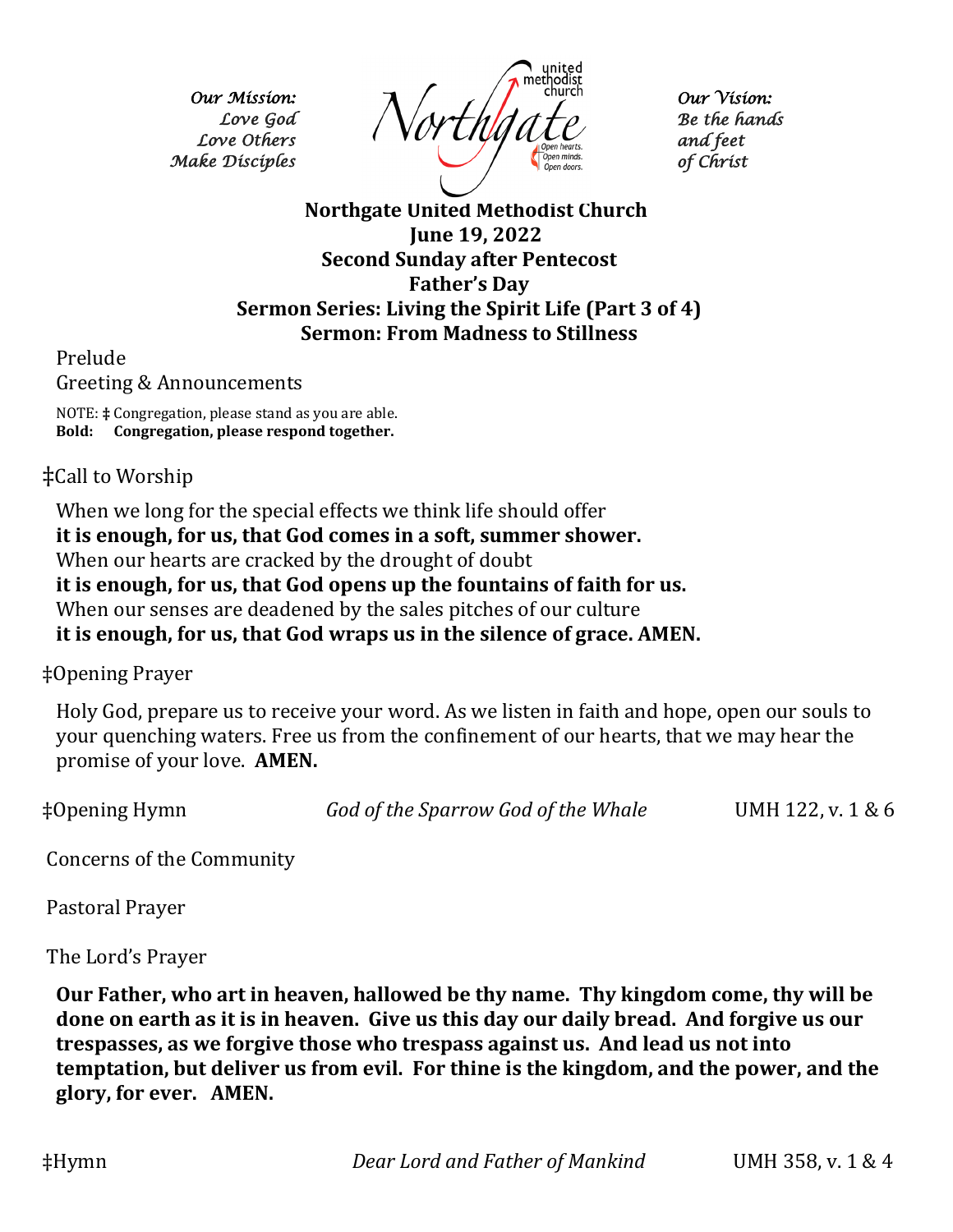*Where the Spirit of the Lord is, there is the one true church, apostolic and universal, whose holy faith let us now declare:*

**We believe in God the Father, infinite in wisdom, power, and love, whose mercy is over all his works, and whose will is ever directed to his children's good. We believe in Jesus Christ, Son of God and Son of man, the gift of the Father's unfailing grace, the ground of our hope, and the promise of our deliverance from sin and death. We believe in the Holy Spirit as the divine presence in our lives, whereby we are kept in perpetual remembrance of the truth of Christ, and find strength and help in time of need. We believe that this faith should manifest itself in the service of love as set forth in the example of our blessed Lord, to the end that the kingdom of God may come upon the earth. AMEN.** 

| Young Disciples' Time |                              | Pastor Jennifer |
|-----------------------|------------------------------|-----------------|
| Anthem                | I Want Jesus to Walk With Me | Choir           |

‡Scripture Luke 8:26-39

Then they arrived at the region of the Gerasenes, which is opposite Galilee. As he stepped out on shore, a man from the city who had demons met him. For a long time he had not worn any clothes, and he did not live in a house but in the tombs. When he saw Jesus, he cried out and fell down before him, shouting, "What have you to do with me, Jesus, Son of the Most High God? I beg you, do not torment me," for Jesus had commanded the unclean spirit to come out of the man. (For many times it had seized him; he was kept under guard and bound with chains and shackles, but he would break the bonds and be driven by the demon into the wilds.) Jesus then asked him, "What is your name?" He said, "Legion," for many demons had entered him. They begged him not to order them to go back into the abyss.

Now there on the hillside a large herd of swine was feeding, and the demons begged Jesus to let them enter these. So he gave them permission. Then the demons came out of the man and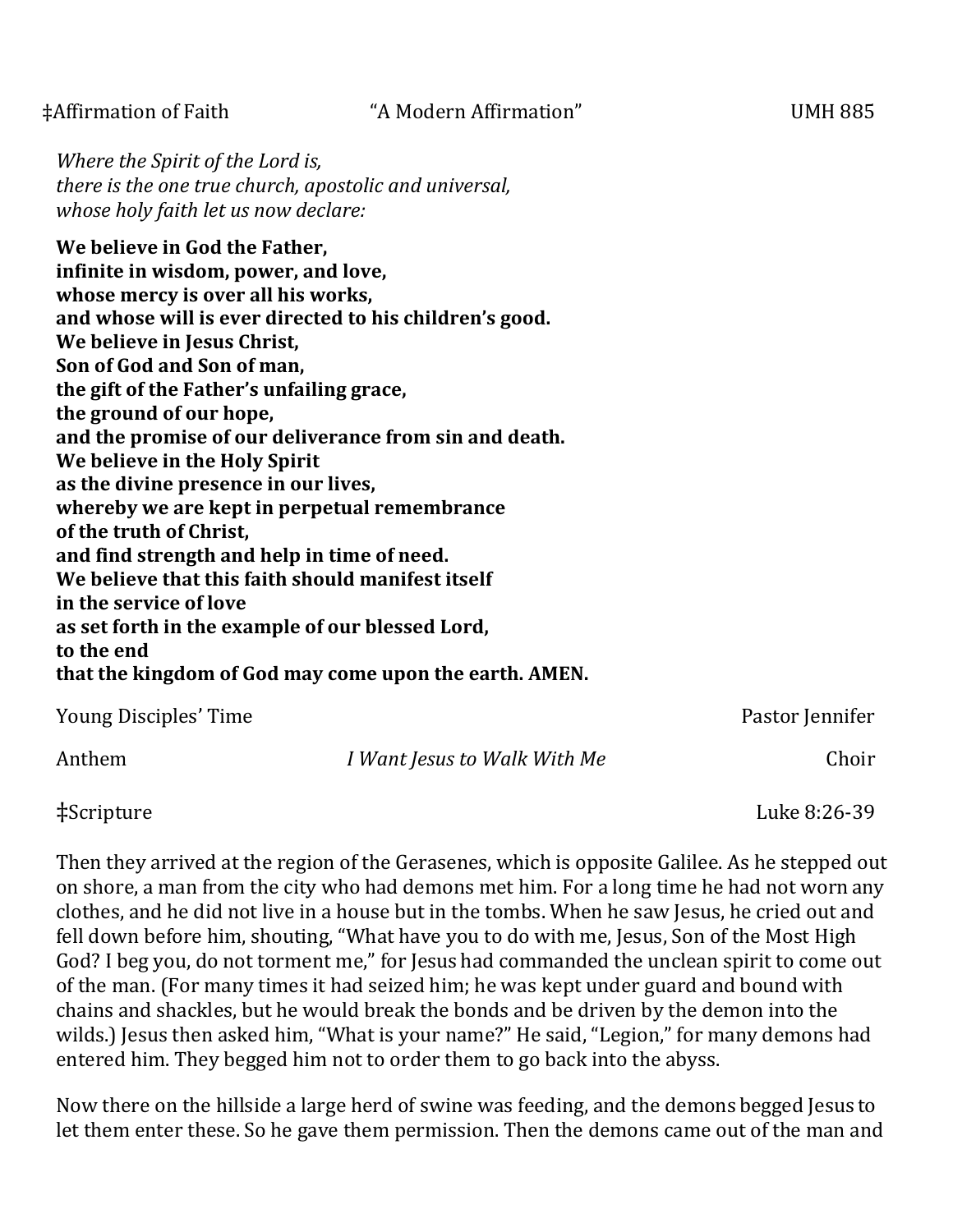entered the swine, and the herd stampeded down the steep bank into the lake and was drowned.

When the swineherds saw what had happened, they ran off and told it in the city and in the country. Then people came out to see what had happened, and when they came to Jesus, they found the man from whom the demons had gone sitting at the feet of Jesus, clothed and in his right mind. And they became frightened. Those who had seen it told them how the one who had been possessed by demons had been healed. Then the whole throng of people of the surrounding region of the Gerasenes asked Jesus to leave them, for they were seized with great fear. So he got into the boat and returned. The man from whom the demons had gone out begged that he might be with him, but Jesus sent him away, saying,"Return to your home, and declare how much God has done for you." So he went away, proclaiming throughout the city how much Jesus had done for him.

> This is the Word of God for the people of God. **Thanks be to God.**

| Sermon                               | "From Madness to Stillness" | Pastor Jennifer   |
|--------------------------------------|-----------------------------|-------------------|
| Invitation to Christian Discipleship |                             |                   |
| $\pm$ Closing Hymn                   | O Jesus, I Have Promised    | UMH 396, v. 1 & 4 |
| $\ddagger$ Benediction               |                             |                   |
| <b>‡</b> Choral Response             | Go Now in Peace (2X)        |                   |

**Go now in peace, go now in peace, may the love of God surround you everywhere, everywhere you may go.**

**‡** Postlude

| Today's Worship Leaders           |  |
|-----------------------------------|--|
| Preacher Rev. Jennifer Kilpatrick |  |
|                                   |  |
| Music DirectorDavid Forbus        |  |
|                                   |  |
| A/V Team Cary Marsalis, Jay Marsh |  |

*Northlg* 

*Traditional Worship Service in-person or online at 10:45 a.m.* 

3700 W. Northgate Drive - Irving, TX 75062 - 972-252-8519 *[www.northgateumc.org](http://www.northgateumc.org/)*